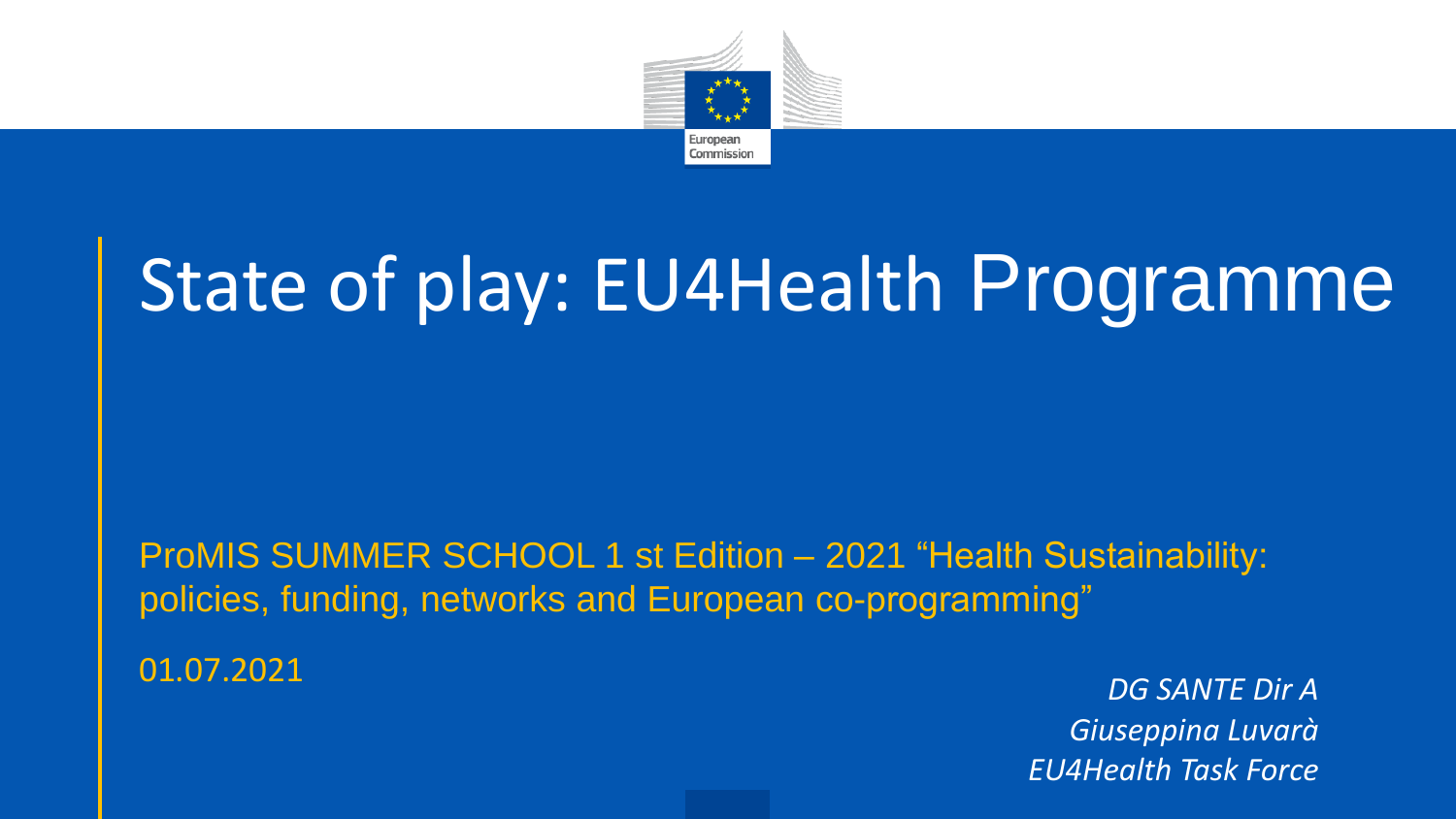#### **EU4Health – the programme**

*EU4Health is a clear message that public health is a priority for Europe and it is the instrument to pave the way to a European Health Union* 

- **RESPONSE TO COVID-19** supporting the fight against cross-border health threats and boosting the preparedness and capability to respond effectively to future health crises
- **E** AMBITIOUS VISION will go beyond crisis response to support and complement national health policies for strengthening and modernizing health systems, reducing inequalities and overcome shared challenges
- **THE LARGEST EVER EU INVESTMENT IN HEALTH** over €5.3 bn (current prices) invested in health during the next 7 years (2021-27)

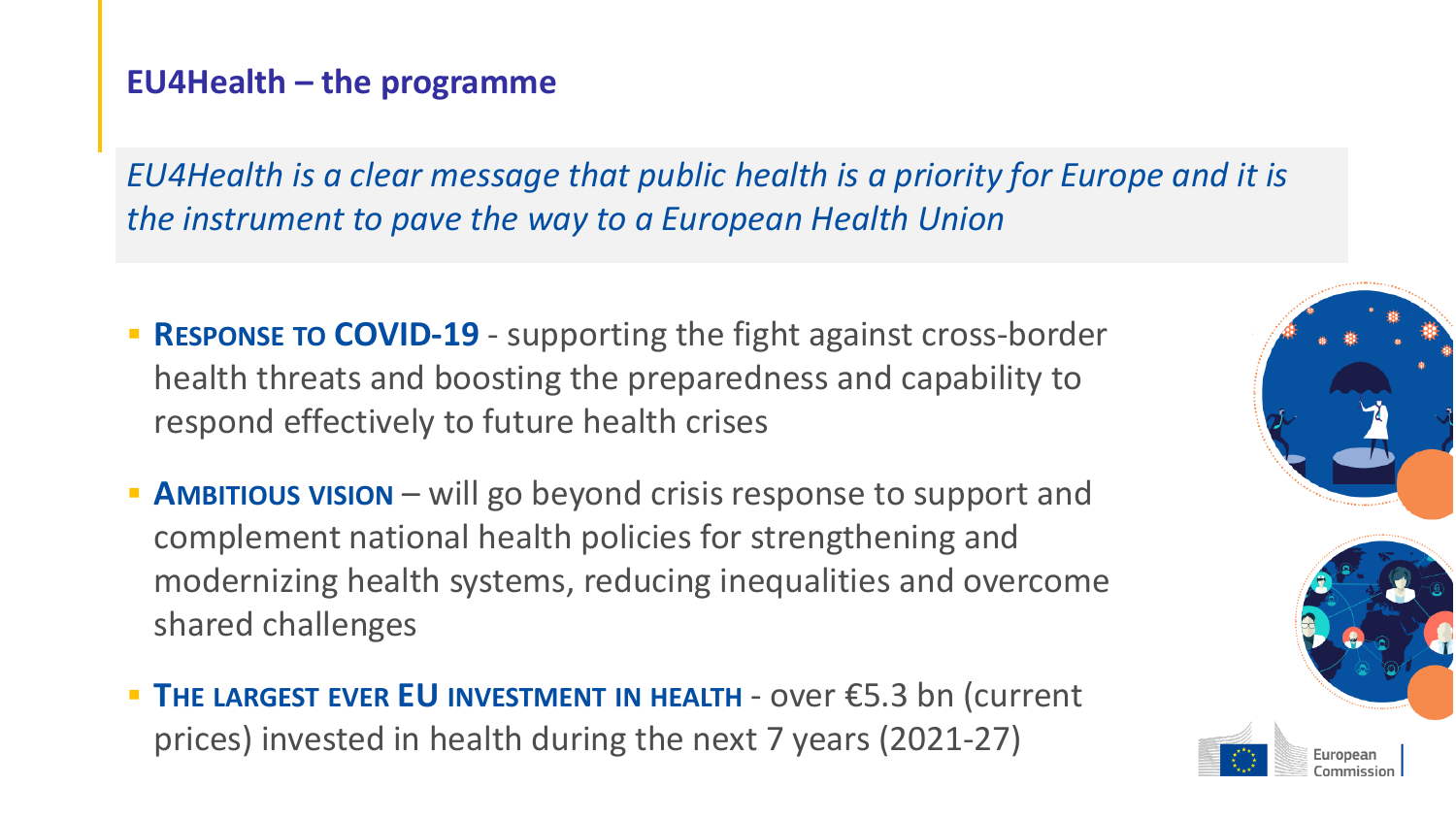### **EU4Health – financial envelope**

*The financial envelope for the implementation of the Programme for the period 2021 - 2027 shall be:*



EUR 5.3 billion in current prices





- Min. 20 % reserved for health promotion and disease prevention actions
- Max. 12,5 % reserved for procurement complementing national stockpiling of essential crisis-relevant products at Union level
- Max. 12,5 % reserved for supporting global commitments and health initiative
- Max. 8 % reserved for covering administrative expenses



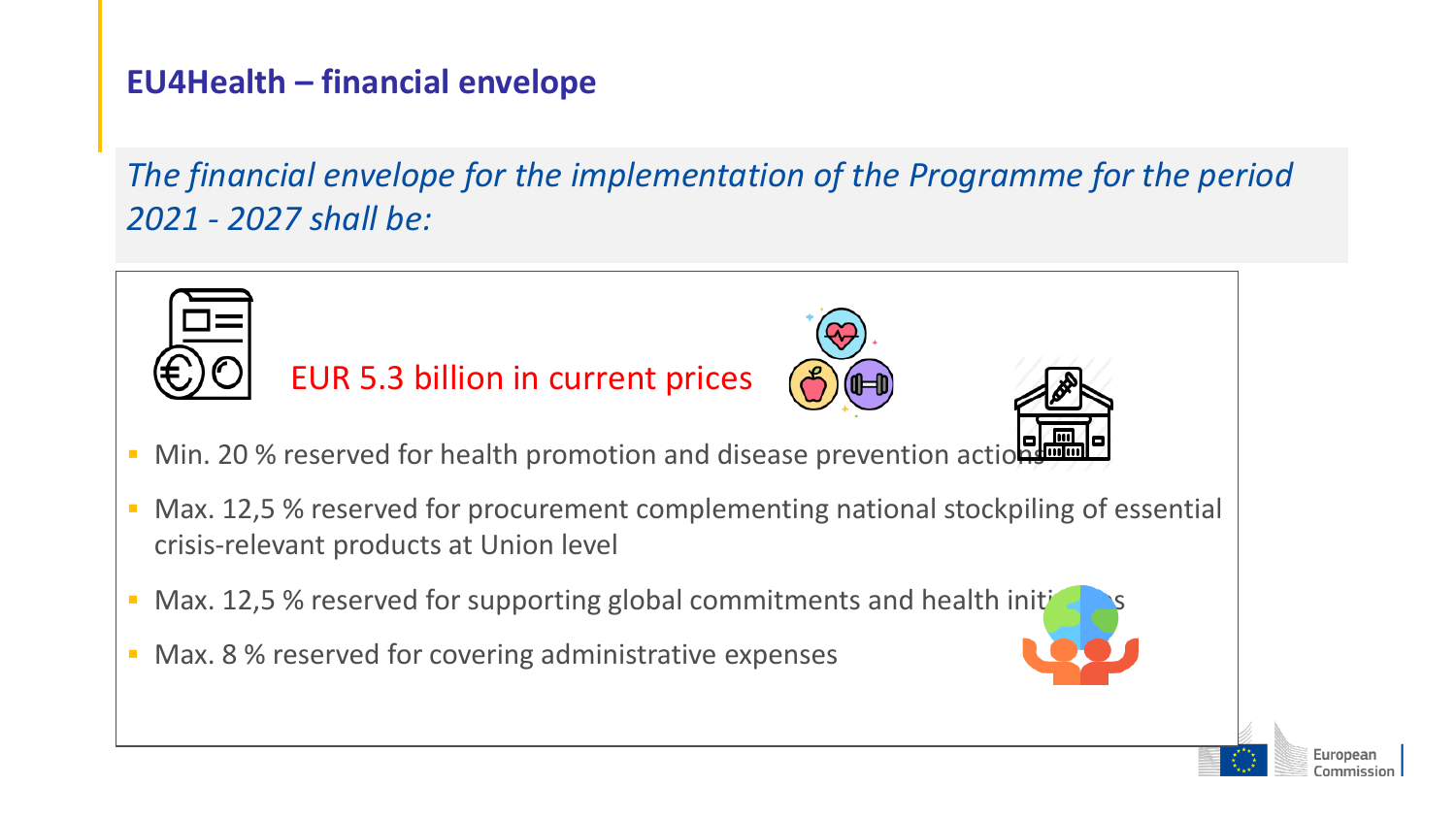

# Regulation (EU) 2021/522 – EU4Health Programme

• Regulation (EU) 2021/522 of the European Parliament and of the Council of 24 March 2021 establishing a Programme for the Union's action in the field of health ('EU4Health Programme') for the period 2021-2027, and repealing Regulation (EU) No 282/2014





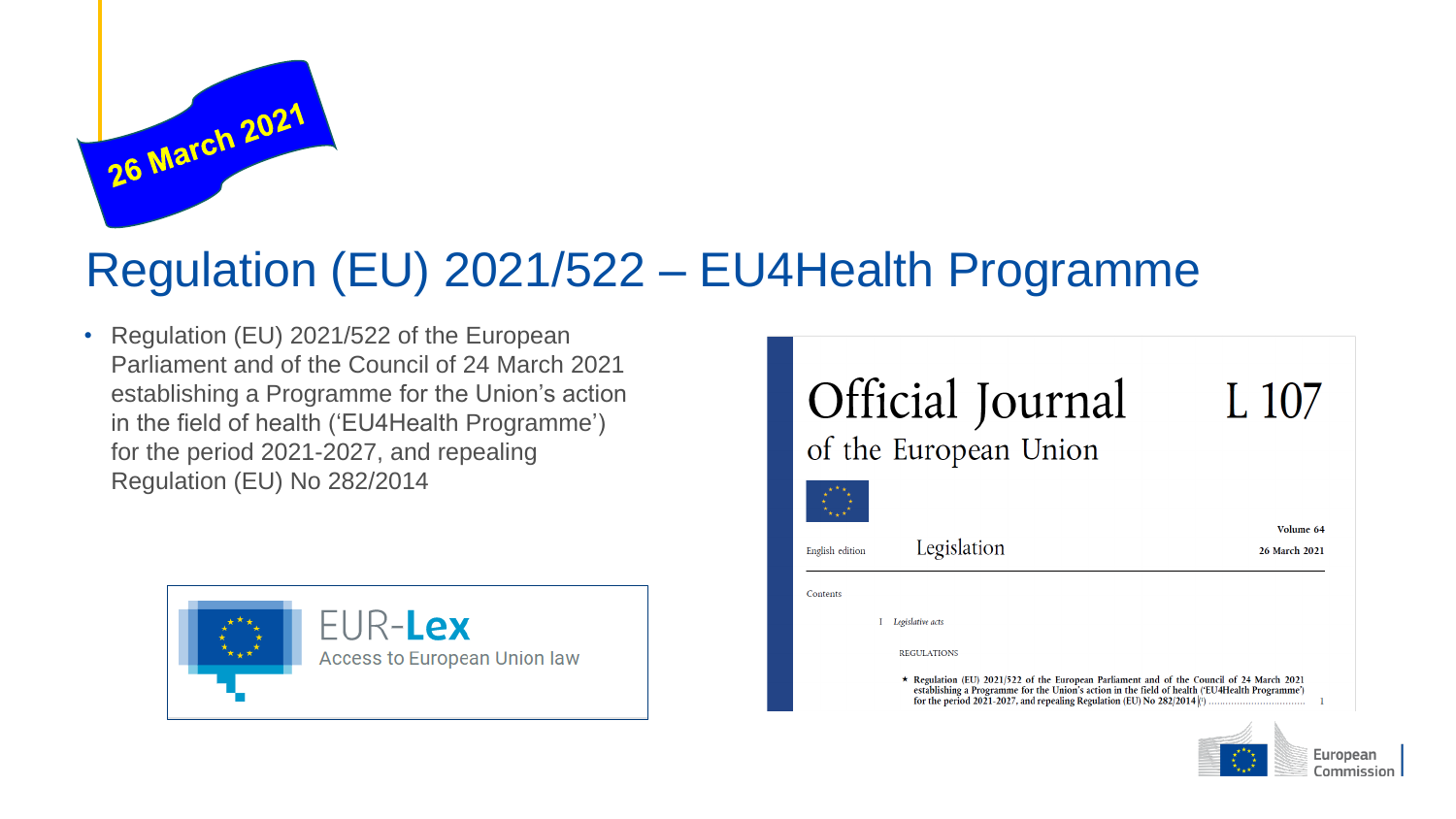#### **EU4Health – general objectives**

*EU4Health will provide the means and the instruments for delivering on the EU Health policy. Four general objectives represent the breath and the ambitions of the programme:*



- **Improve & foster health in the Union**
- $\mathscr Q$
- **Protect people from serious cross-border health threats**



**Improve access to medicinal products, medical devices, crisis-relevant products**



**Strengthen health systems** 

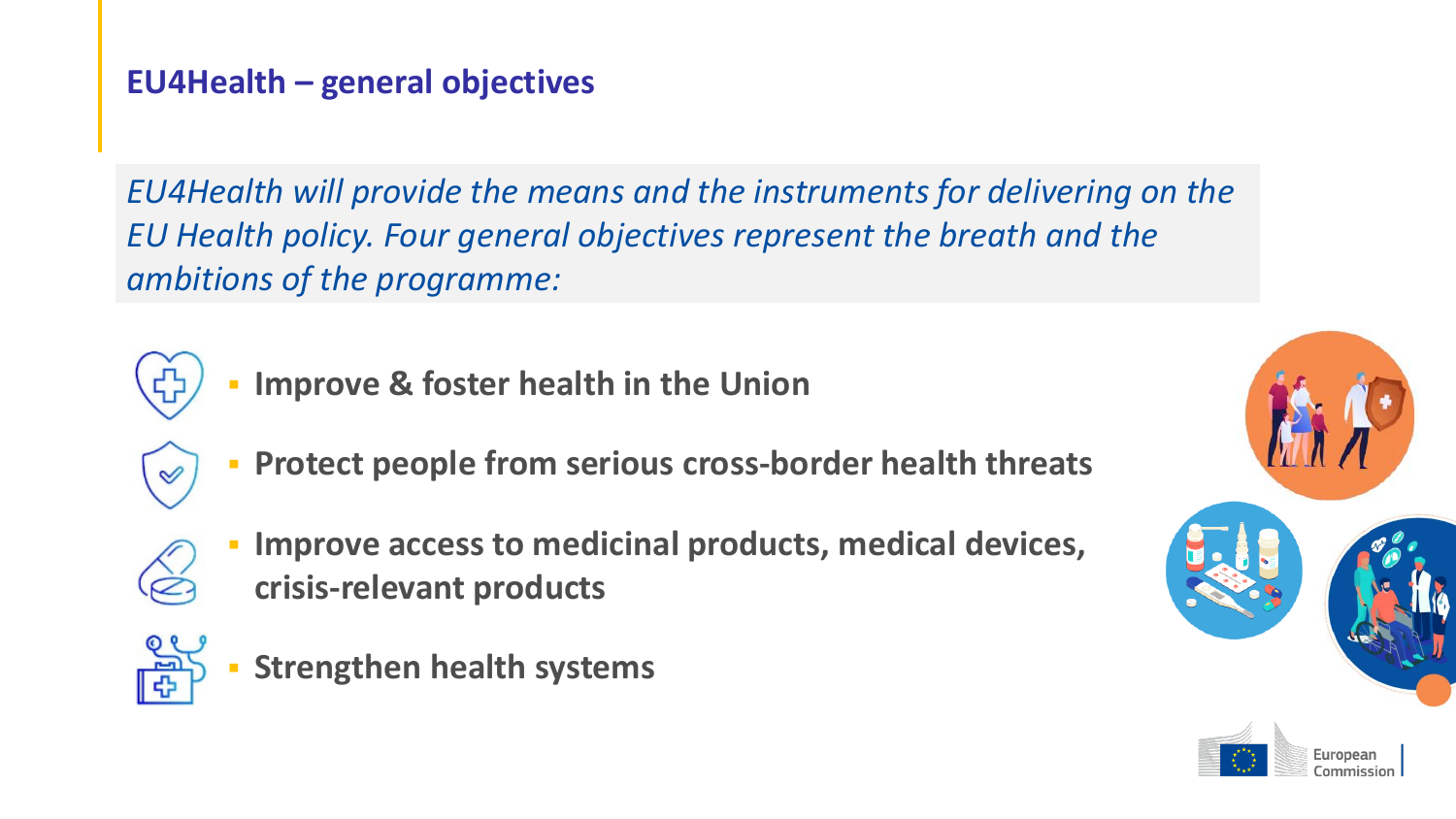#### **EU4Health – general objectives**

*EU4Health will be implemented along ten specific objectives that identify key areas of intervention*



- Disease prevention & health promotion;
- **·** International health initiatives & cooperation.



- Prevention, preparedness & response to crossborder health threats;
- **•** Complementing national stockpiling of essential crisis-relevant products;
- Establishing a reserve of medical, healthcare & support staff.



Enhancement of availability, accessibility & affordability of medicinal products, medical devices and crisis-relevant products



- Strengthening health data, digital tools & services, digital transformation of healthcare;
- **Enhancing access to** healthcare;
- Developing and implementing EU health legislation and evidencebased decision making;
- Integrated work among MS health systems.

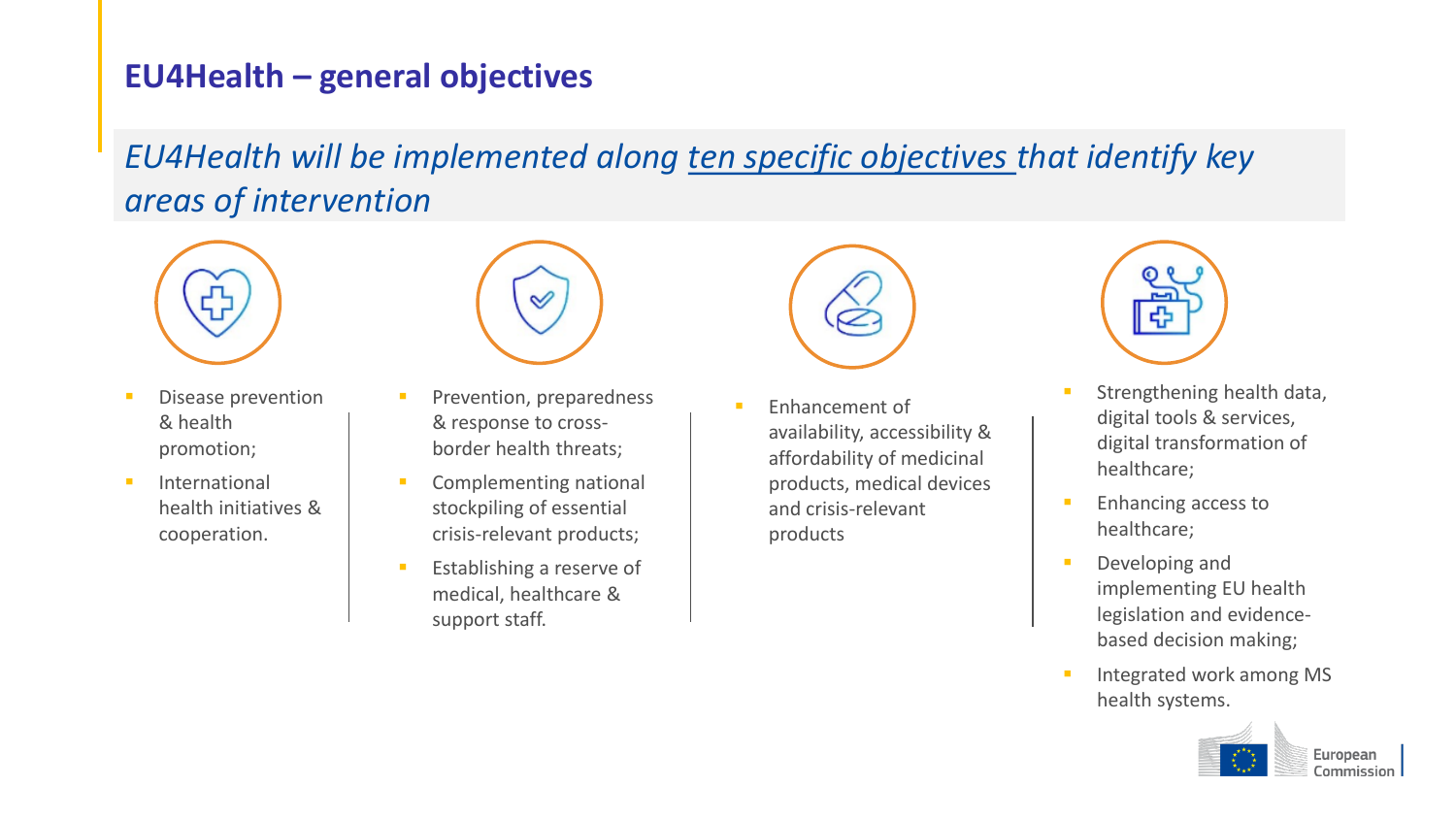### **EU4Health – Synergies & complementarities with other EU Programmes**

*In order to optimise the added value and impact from investments funded synergies will be sought in particular between the Programme and other Union programmes, to maximise those synergies and avoid duplications*



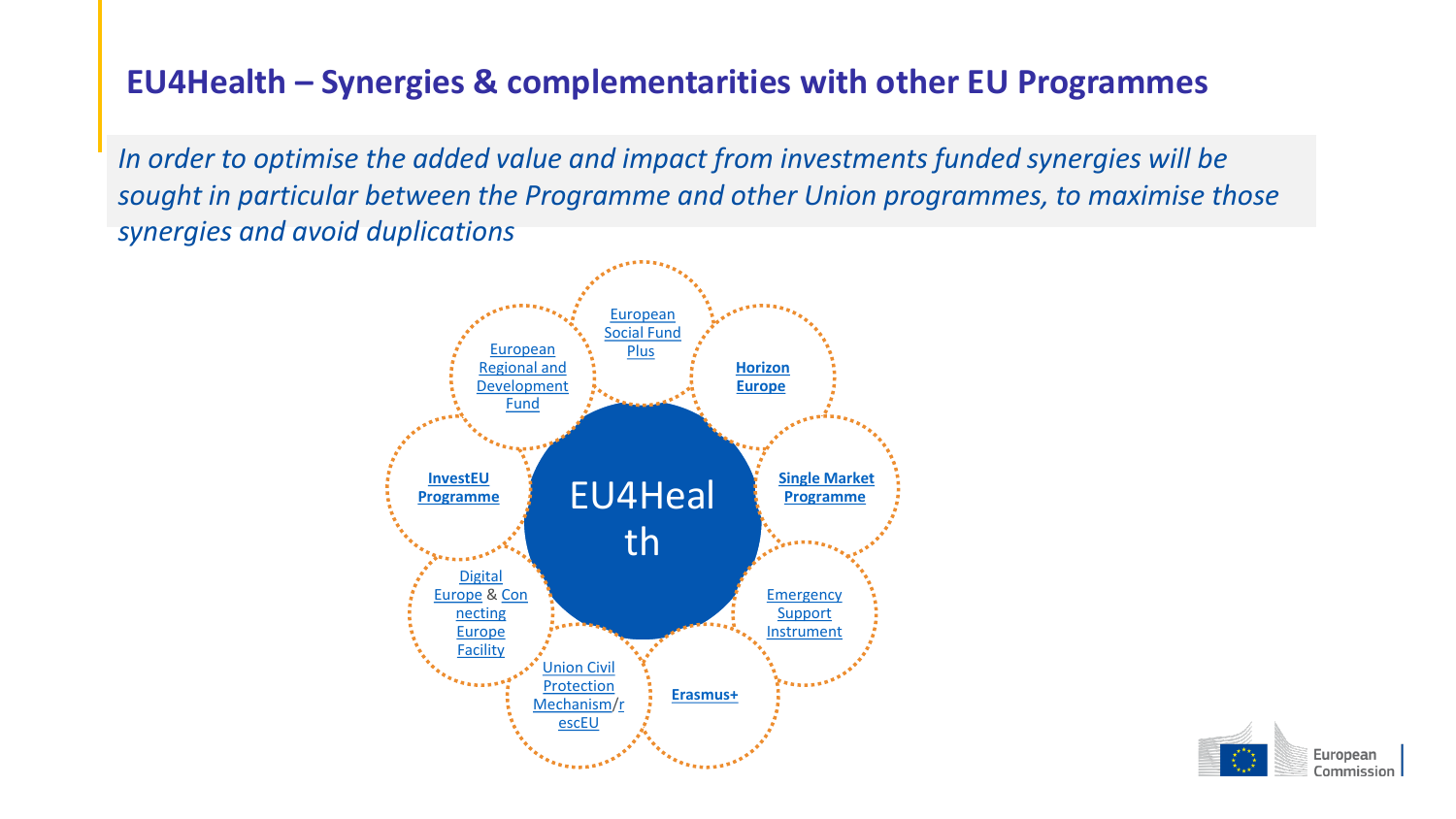### **EU4Health work programme 2021 –** procedure leading to adoption

#### **THE COMMISSION:**



**PREPARATION** – prepares the strategic orientations, priorities and the draft annual work programme.



▪ **CONSULTATION, INPUT, INFORMATION** – consults the Member States, dialogues with stakeholders, including representatives of civil society and patient organisation on priorities, strategic orientations and needs, and informs the European Parliament.



**ADOPTION** – of first annual work programme 2021 including actions, indicative budget allocation, deadlines and details for funds applications.

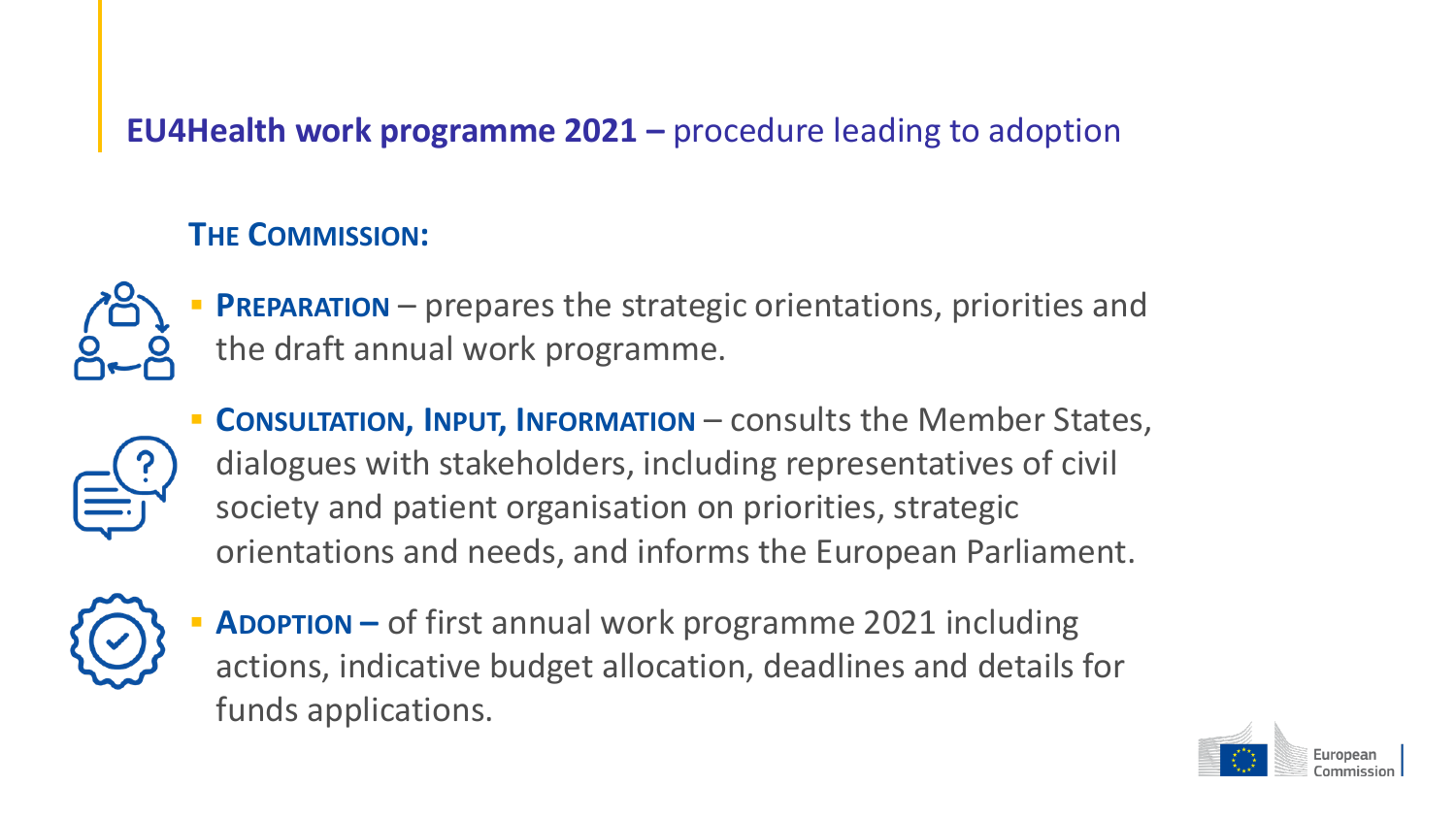# **EU4Health work programme 2021 –** adoption

*Commission Implementing Decision of 24.06.2021 on the financing of the Programme for the Union's action in the field of health ('EU4Health Programme') and the adoption of the work programme for 2021 (C(2021)4793 final).*

**DATE OF ADOPTION: 24 JUNE 2021**

**BUDGET FOR IMPLEMENTATION OF THE 2021 PROGRAMME IS EUR 311 000 000.** **Annex to the Commission Implementing Decision – 2021 work programme**

Sets out the **priorities** and **actions** for 2021, including resource allocation, for the implementation of the EU4Health Programme.

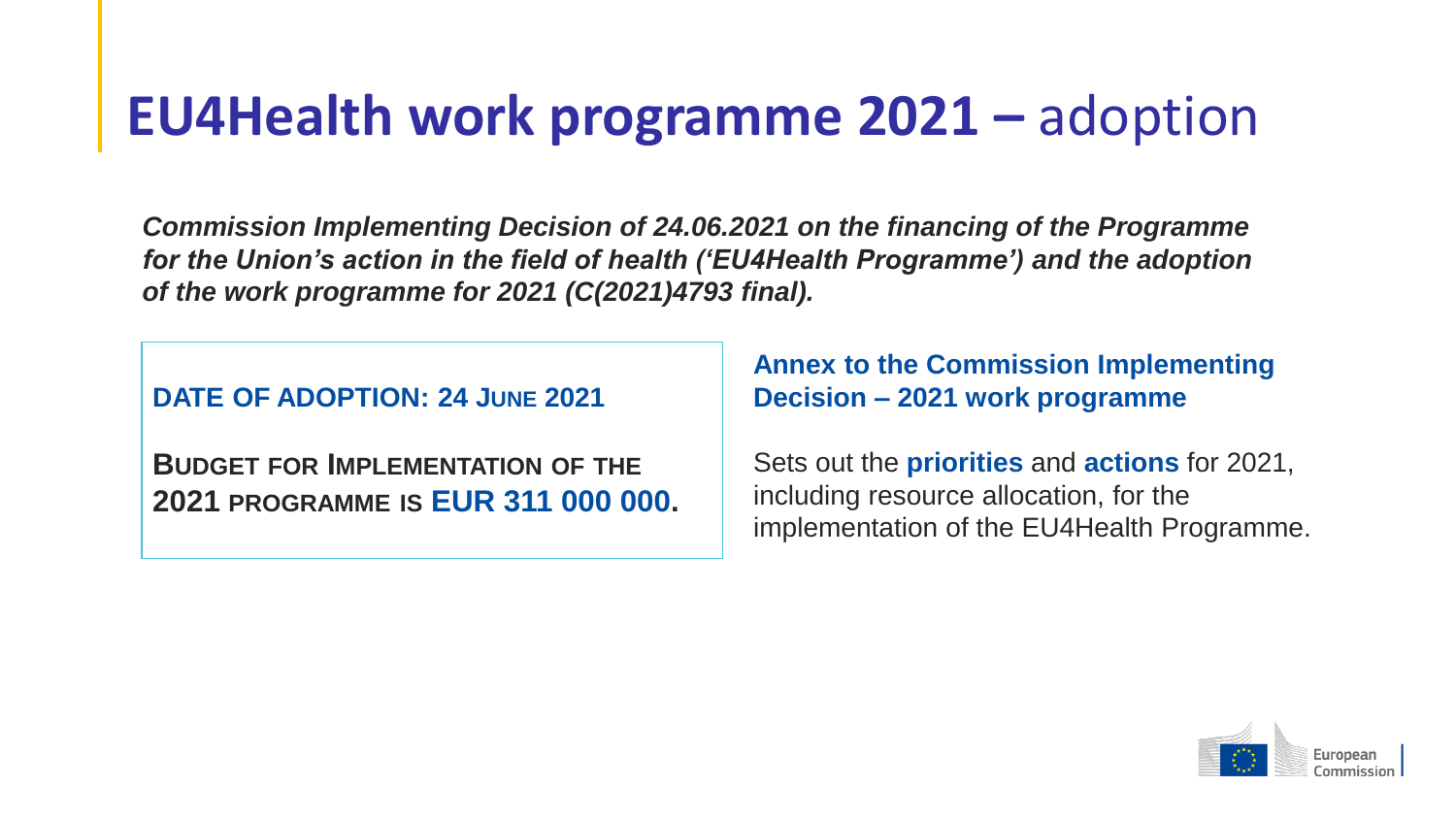#### **EU4Health work programme 2021 – strand of actions**

*EU4Health supports a broad range of actions under four overarching "strands" with a cross-cutting focus on cancer*



Improve and foster health in the EU to reduce the burden of communicable and non-communicable diseases; support health promotion and disease prevention; reduce health inequalities; foster healthy lifestyles.

Protect citizens from serious cross-border health threats; strengthen health systems response; coordination among Member States to cope with serious cross-border threats to health.

Improve availability, accessibility and affordability of medicinal products and medical devices, support their innovation; strengthen

resilience and sustainability of

health systems; reinforce healthcare workforce.

Advance digital transformation of health systems; strengthen primary and secondary use of health data.

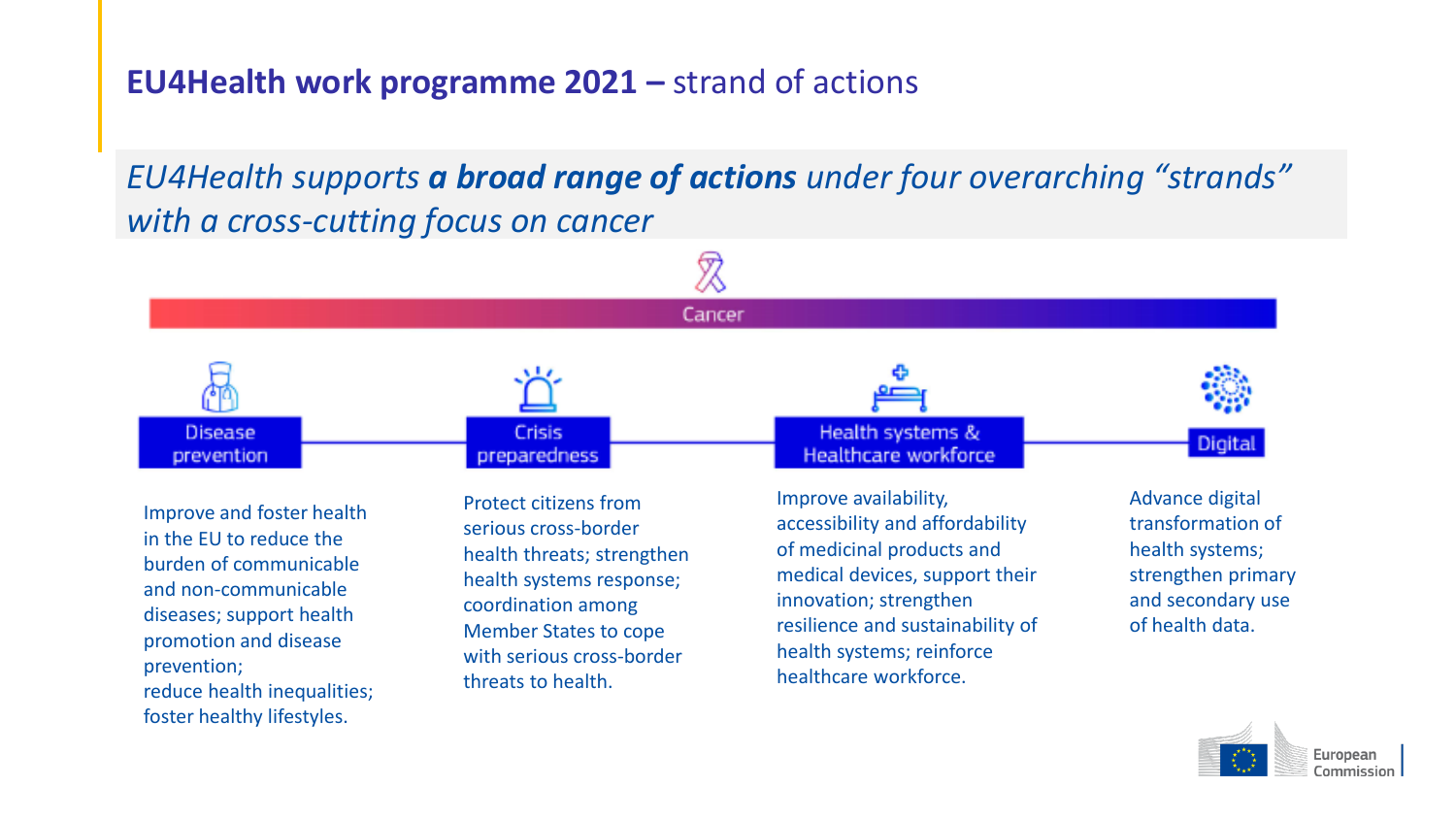#### **EU4Health work programme 2021 – actions**





• Flagship initiatives



#### **EU health legislation**

- Tobacco
- Blood, tissues & cells
- Medicines
- Medical Devices

**A policy implementation tool for both legislative and non-legislative initiatives**.

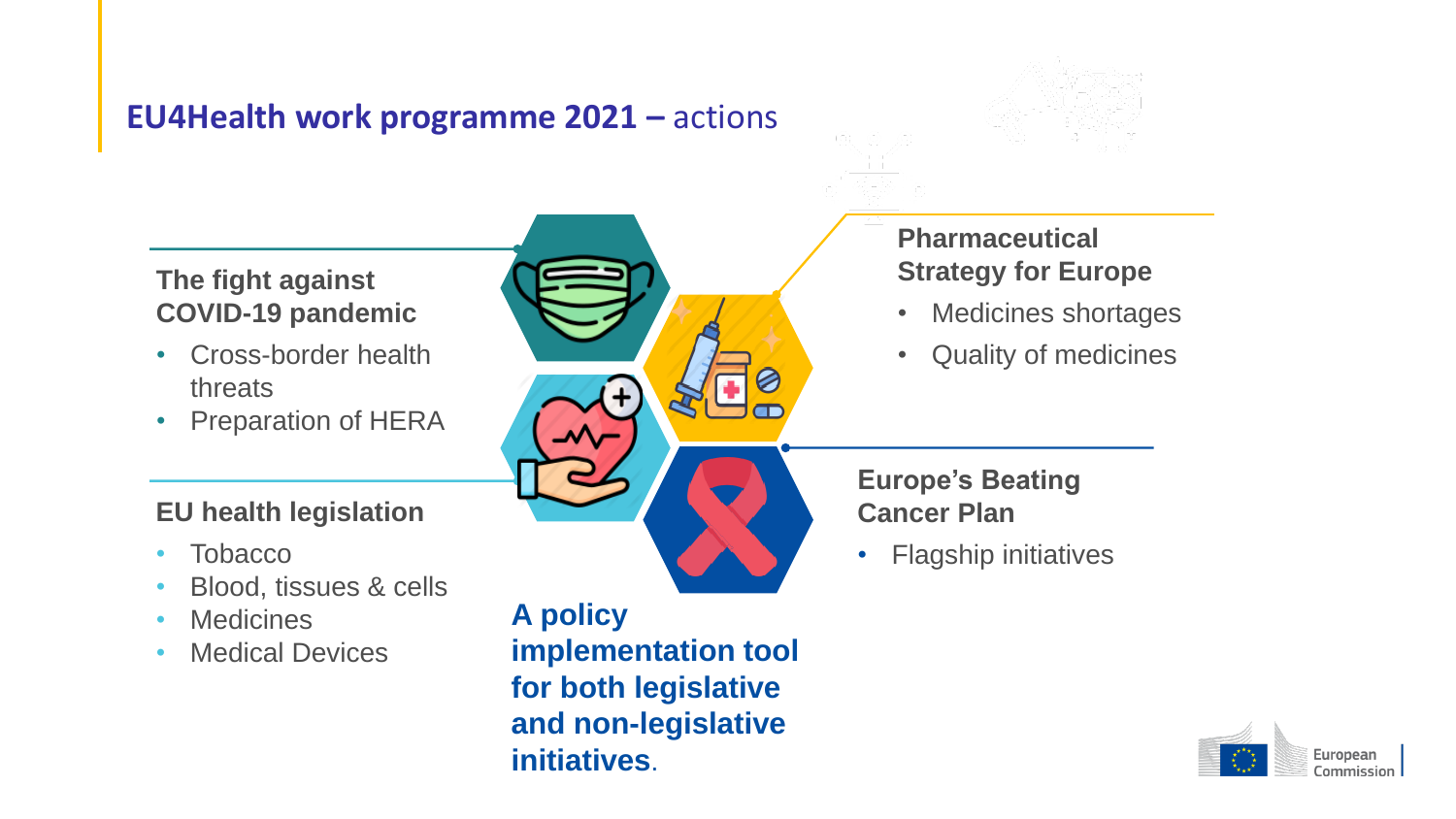# **2021 Work programme: Strand 'Crisis preparedness' Allocated budget: €107 million**



- Mitigate shortage of medicines and support expedited assessment of clinical trials for COVID-19 therapeutics
- Communicable diseases: surveillance systems requirements, early detection, risk assessment
- Support to the implementation of the 2017 EU One Health action plan
- EU Immunisation Initiative
- EU preparedness: Capacity and capability assessment and training programmes for health specialists
- AMR Preparation of HERA
- *Specific Actions*
- **Joint actions (examples)**:
	- To monitor and mitigate medicines shortages by supporting national authorities;
	- o COVID-19 therapeutics clinical trials: coordinated assessment and reduction of the time needed to authorise;
	- o Communicable disease risk assessment and response: support implementation of digitalised, integrated surveillance systems at national and EU level for better detection of early signals.
- **Action grants (examples):** 
	- o AMR: support of capacity building, training and implementation of enhanced infection prevention and control practices.
- **Procurements (examples):**
	- o Preparation of the European Health Emergency Preparedness and Response Authority (HERA) – mapping of medical countermeasures; assessing flexible EU manufacturing and innovation of medical countermeasures for serious cross-border threats to health; feasibility study on AMR stockpiling.
	- o Vaccine misinformation counter initiative; support Member States on national vaccination plans.

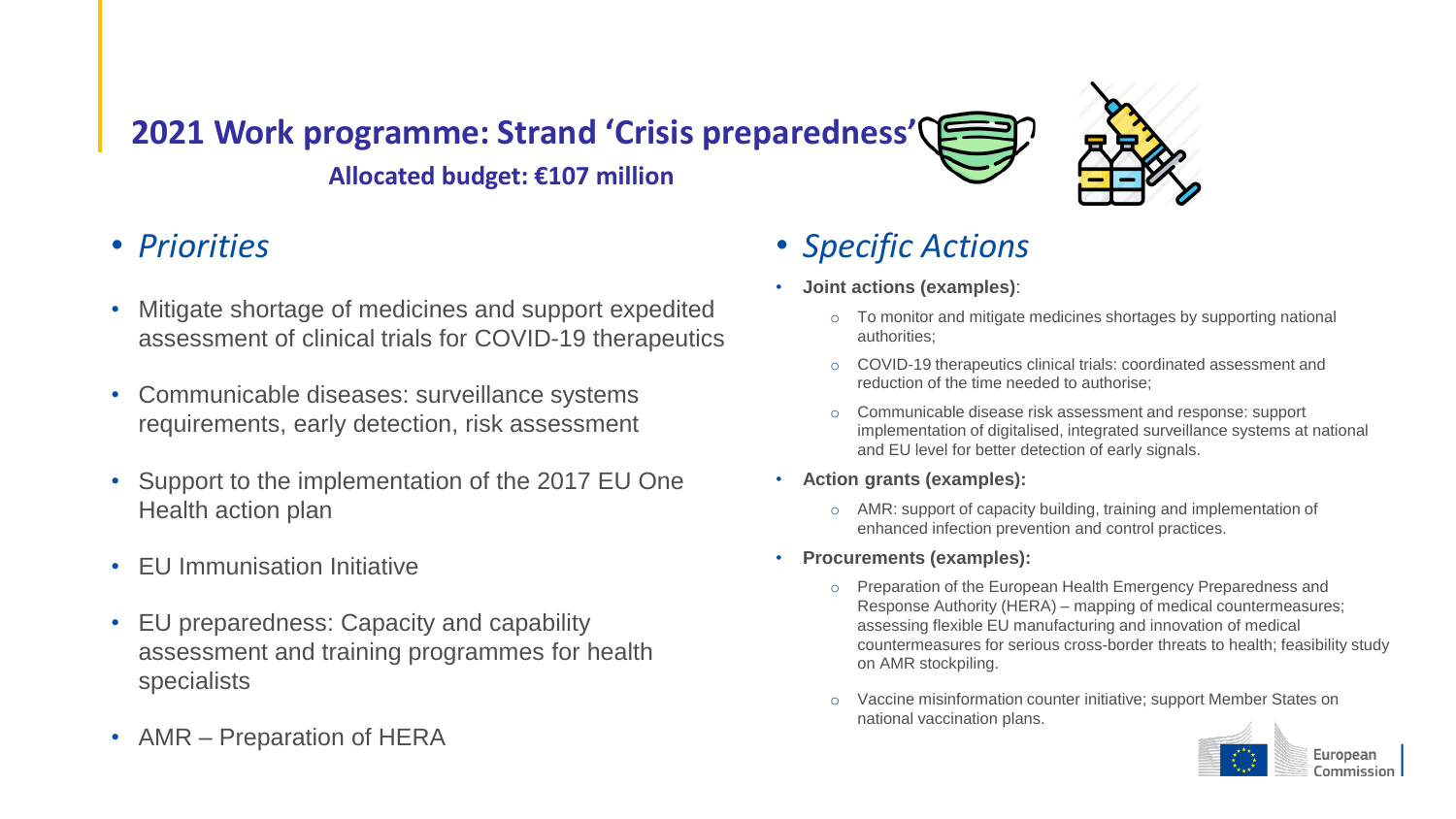### **2021 Work programme: Strand 'Disease prevention' Allocated budget: €101 million**

#### • *Priorities*

- Health promotion and prevention of non-communicable diseases (NCDs) and communicable diseases.
- Sustainable cancer prevention.
- Improving early detection of cancer.
- Ensuring access to high standard cancer care diagnosis and treatment.
- Improving the quality of life for cancer patients, survivors and carers including reducing inequalities in cancer care and childhood cancers.

#### • *Specific Actions*

- **Joint actions (examples)**:
	- transfer and implementation of best practices on prevention of NCDs and related risk factors.
	- o support to Member States to roll-out HPV vaccination.
	- creation of an EU Network of Comprehensive Cancer Centres.
- **Action grants (examples):** 
	- support implementation of best practices on the ground to tackle mental health challenges during COVID-19).
	- design, planning and roll-out of an HPV campaign at Member State level.
	- 'Healthylifestyle4All' initiative.
	- 'EU Cancer Treatment Capacity and Capability Mapping' project.
	- o EU Network of Youth Cancer Survivors
- **Direct grants to International Organisations (examples):** 
	- collection and support for implementation of innovative best practices and research results on NCDs (OECD).
	- o revision and update of the European Code against Cancer (WHO-IARC).
- **Procurements (examples):**
	- Analysis in the area of access to quality and safety in the use of medical radiation applications.
	- Development of an IT tool for a 'Cancer Survivor Smart Card'.



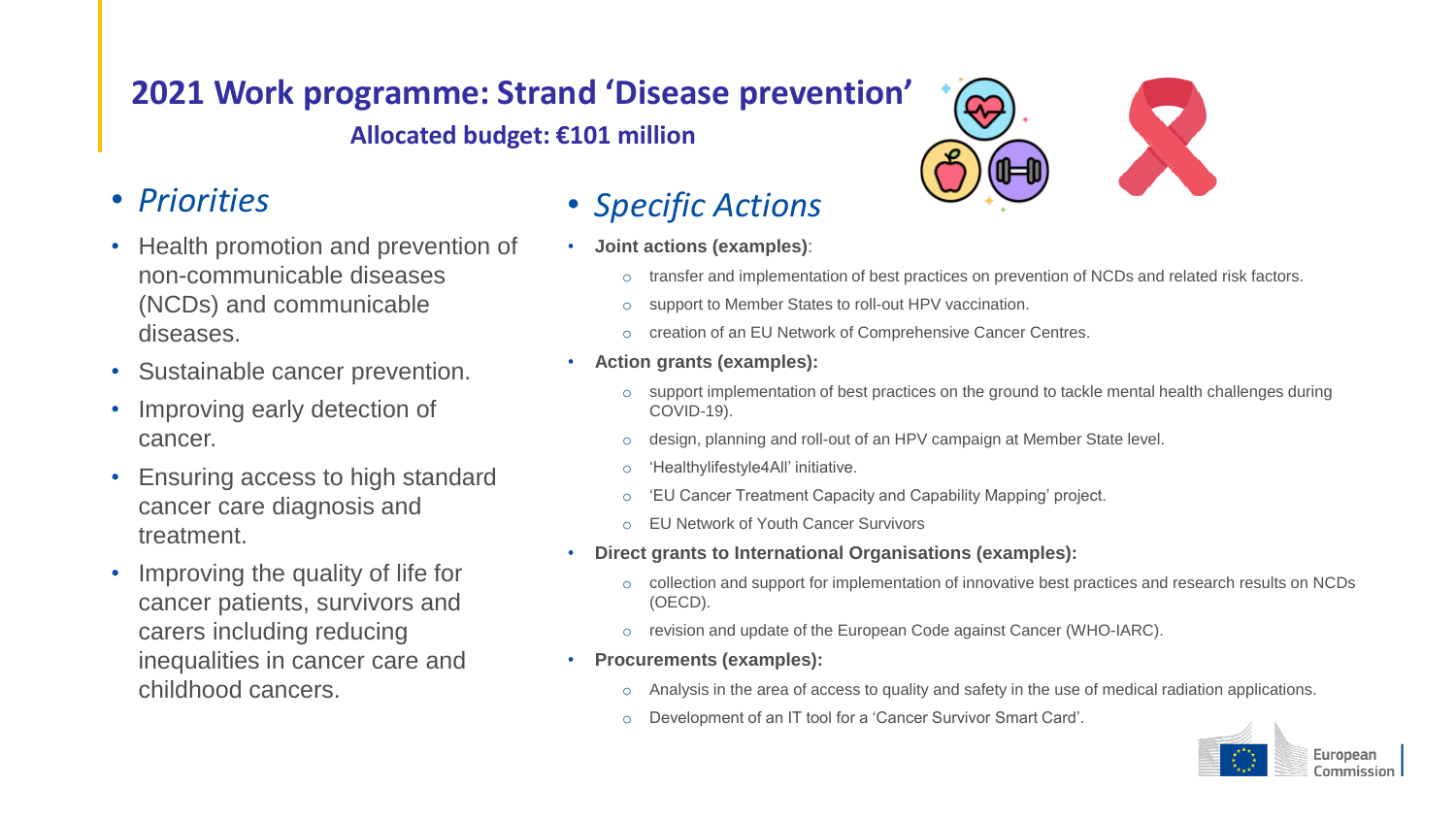### **2021 Work programme: Strand 'Health systems'**

#### **Allocated budget: €68 million**

### • *Priorities*

- Improving access to healthcare and effectiveness of health coverage (vulnerable groups and targeted intervention
- Strengthening the  $4<sup>th</sup>$  cycle of the State of health in the EU
- Transfer of best practices in primary care
- Forecasting and planning for workforce in the health care sector
- EU Health System resilience testing and support programme
- ERN on urogenital disease and conditions
- Technical assistance and support to Orphanet

# • *Specific Actions*

- **Joint actions (examples)**:
	- $\circ$  transfer and implementation of best practices in primary care and reinforce MS capacity.
	- o Increase MS administrative capacity building in effective health workforce
- **Action grants (examples):** 
	- o Support to specialised healthcare for rare urogenital conditions and new guidelines, best practices, educational programmes and training
	- $\circ$  Integration of the Orphanet nomenclature and orphacodes in the new IT of the ERNs
- **Direct grants to International Organisations (examples):** 
	- o Recommendations and policy assistance to MS to close gaps in access to healthcare, addressing long-term challenges due to ageing (WHO regional Office for Europe).
	- o Expanding the Country profile, stepping up the Voluntary exchanges, digitalisations of the deliverables (OECD and EU Observatory).
	- $\circ$  Resilience testing methodology and technical support to MS to regularly review the health crisis preparedness and to check their resilience against highpressure scenarios and long –term structural challenges (OECD and EU Observatory).
- **Procurements (examples):**



o ERN, IT infrastructure on Health Technology regulation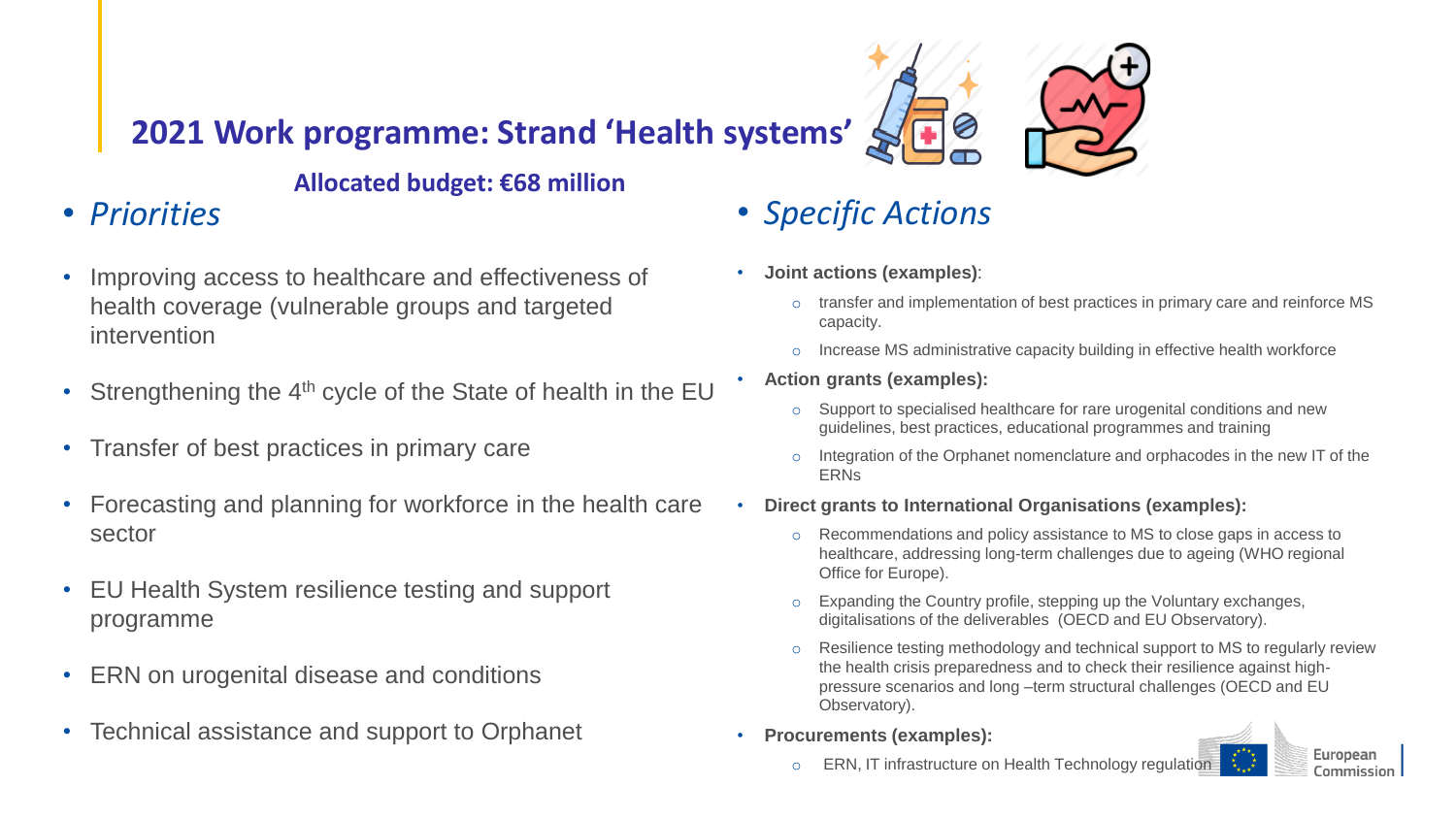## **2021 Work programme: Strand 'Health systems'**



#### • *Priorities*

- Improving quality, safety and availability of Substances of Human Origin (SoHO)
- SoHO: Resilience, continuity of supply and access to safe and high quality therapies, including in crisis
- Safety, quality and efficacy of therapies in the field of assisted reproduction and base don haematopoietic stem cells
- Promoting quality of medicines: training, joint audits, inspection to ensure compliance with GMP and GDP
- Environment risk assessment for medicinal products
- Safety assessment cooperation and facilitated conduct of clinical trials
- Implementation of medical devices and in vitro diagnostics

### • *Specific Actions*

- **Joint actions (examples):** 
	- $\circ$  Improving compliance with Union Pharma legislation, strengthening the inspectors capacity, assure quality of active ingredients imported from third Countries.
	- o Building up and harmonisation of MS resources and expertise and effective and timely implementation of a coordinated safety assessment between Member States.
- **Action grants (examples):** 
	- $\circ$  Good practice and quidance, monitoring, more sustainable supply system for access to essential SoHO therapies and access
	- $\circ$  New and update digital registries for good quality of data collection on therapies
- **Direct grants to International Organisations (examples):** 
	- $\circ$  Maintain/update technical quidance, exchange of good practices, analyse annual collection of vigilance data (Council of Europe/EDQM).
- **Procurements (examples):**
	- o Development of EUDAMED database, support of Union reference laboratories
	- o Training scheme for MS on ENV risk assessment and training for SoHO inspectors and assessors.
	- Increase laboratory capacity COVID-19 convalescent plasma.



**European** Commission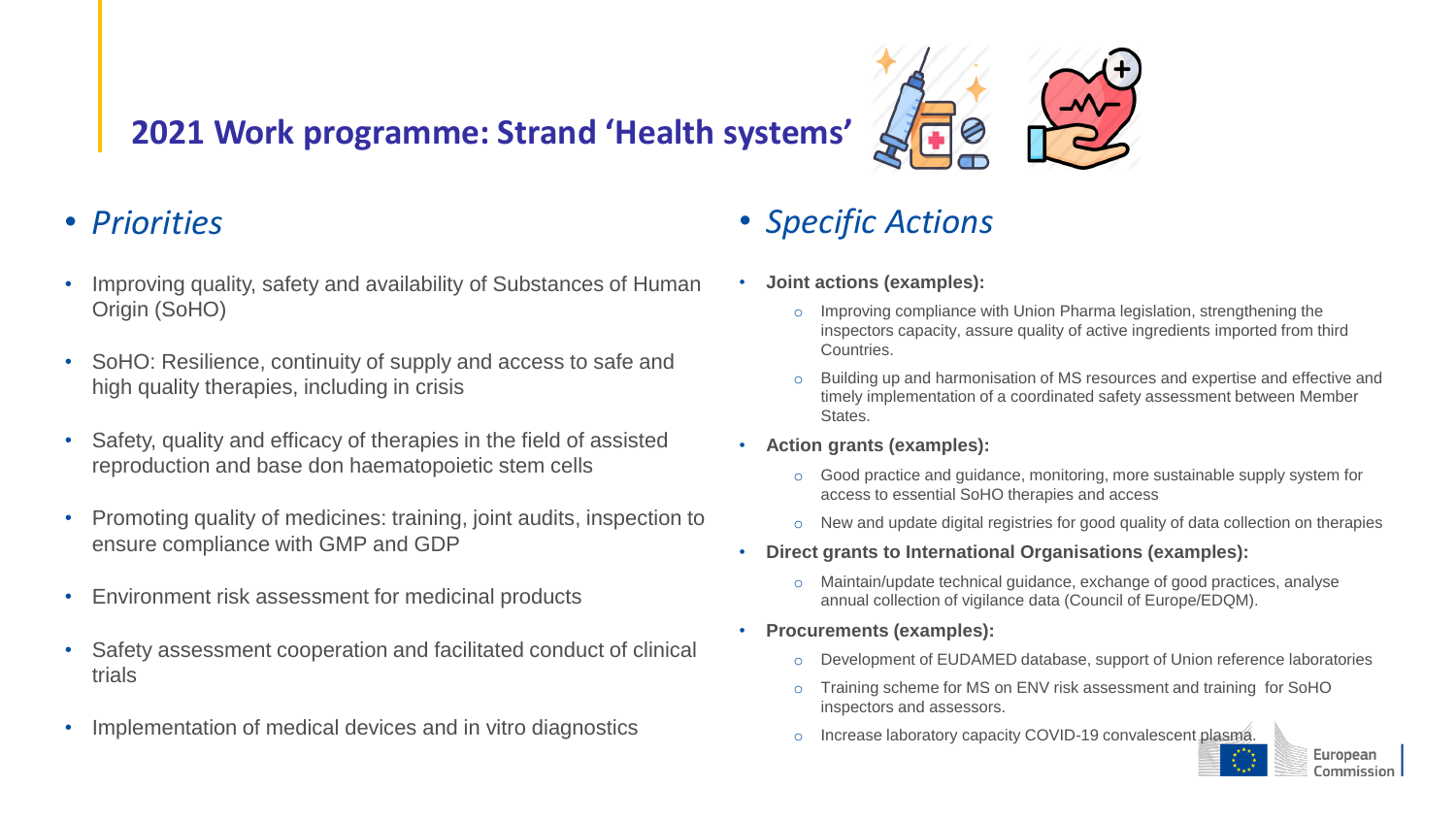## **2021 Work programme: Strand 'Digital'**

#### **Allocated budget: €33 million**

- *Priorities*
- European Health Data Space (EHDS): primary use of health data – infrastructure governance
- EHDS: secondary use of health data infrastructure governance



## • *Specific Actions*

- **Joint actions (examples):** 
	- o Enlargement of the geographic coverage and scope of the MyHealth@EU Digital Service Infrastructure (eHDSI).
	- o Enabling patient access to the eHDSI.
	- o Increase health data semantic interoperability and build national capacity on health terminologies.
- **Action grants (examples):** 
	- o Pilot project for an EU infrastructure ecosystem for the secondary use of health data for research, policy-making and regulatory purposes.
- **Procurements (examples):**
	- o Support services for development, deployment and operation of infrastructures and IT systems enabling access to health data for secondary use

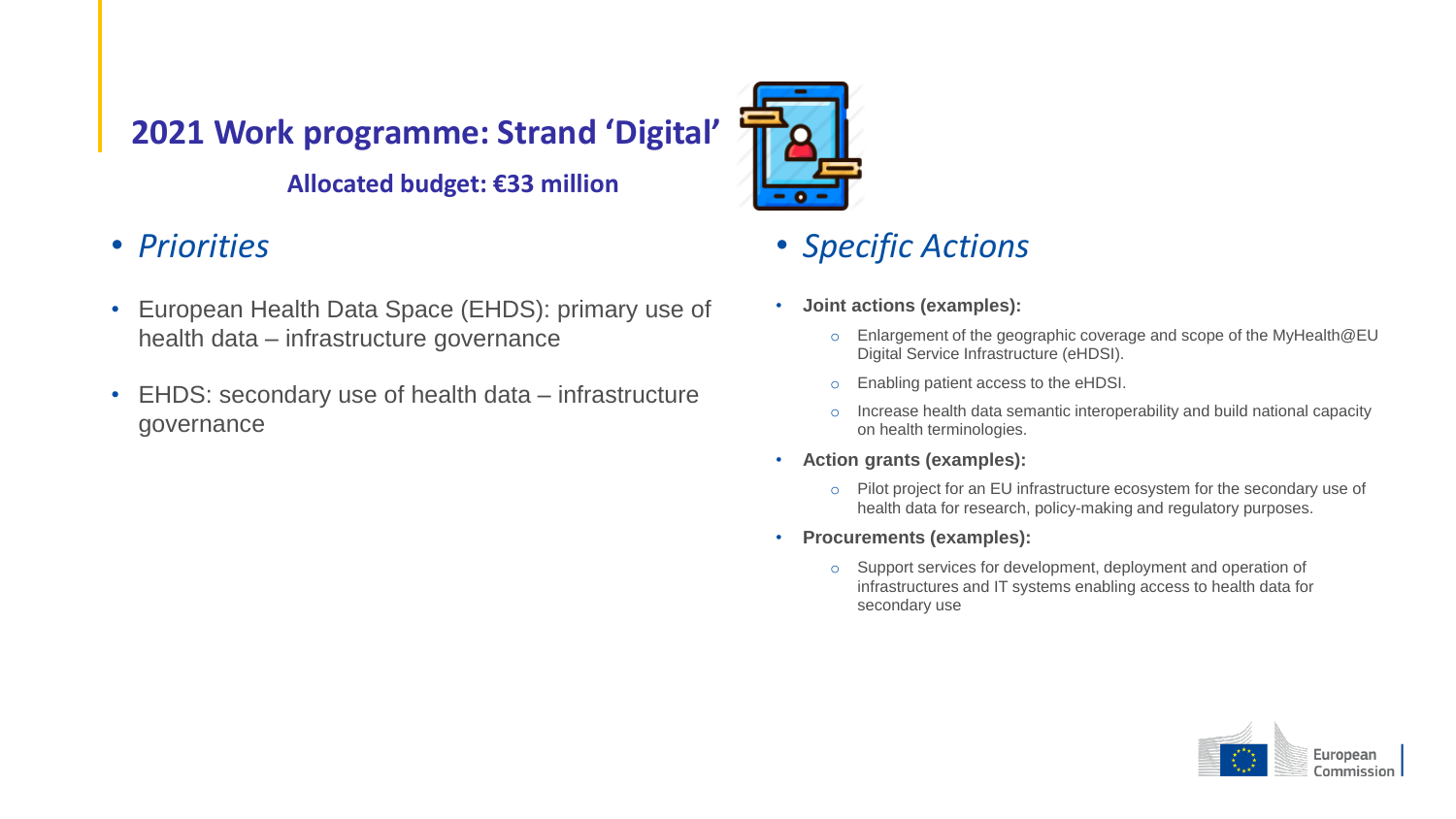#### **EU4Health – Implementation**

tbc

*The Programme may provide funding in any of the forms laid down in the Financial Regulation, in particular in the form of grants, prizes and procurement.* 

#### **"other"** *possible forms*

*of funding as allowed by the Financial Regulation*

#### **"Public procurement"**

*Contracts with economic operators to purchase services or goods on the account of the Commission, either through open tendering procedures or the use of existing framework contracts which were established following competitive procedures*

#### "**Prizes**"

*Contests to promote achievements of policy objectives of the Union where one or several beneficiaries are awarded a financial price following a evaluation*

#### **"Grants"**

*Direct financial contributions from the European Union budget awarded to beneficiaries engaged in activities that serve Union policies.*

*Guiding principles:*

- *Equal treatment and transparency*
- *Co-financing by the beneficiary and non-profit rule applicable*
- *Non-cummulative, non-retroactive and absence of double financing*

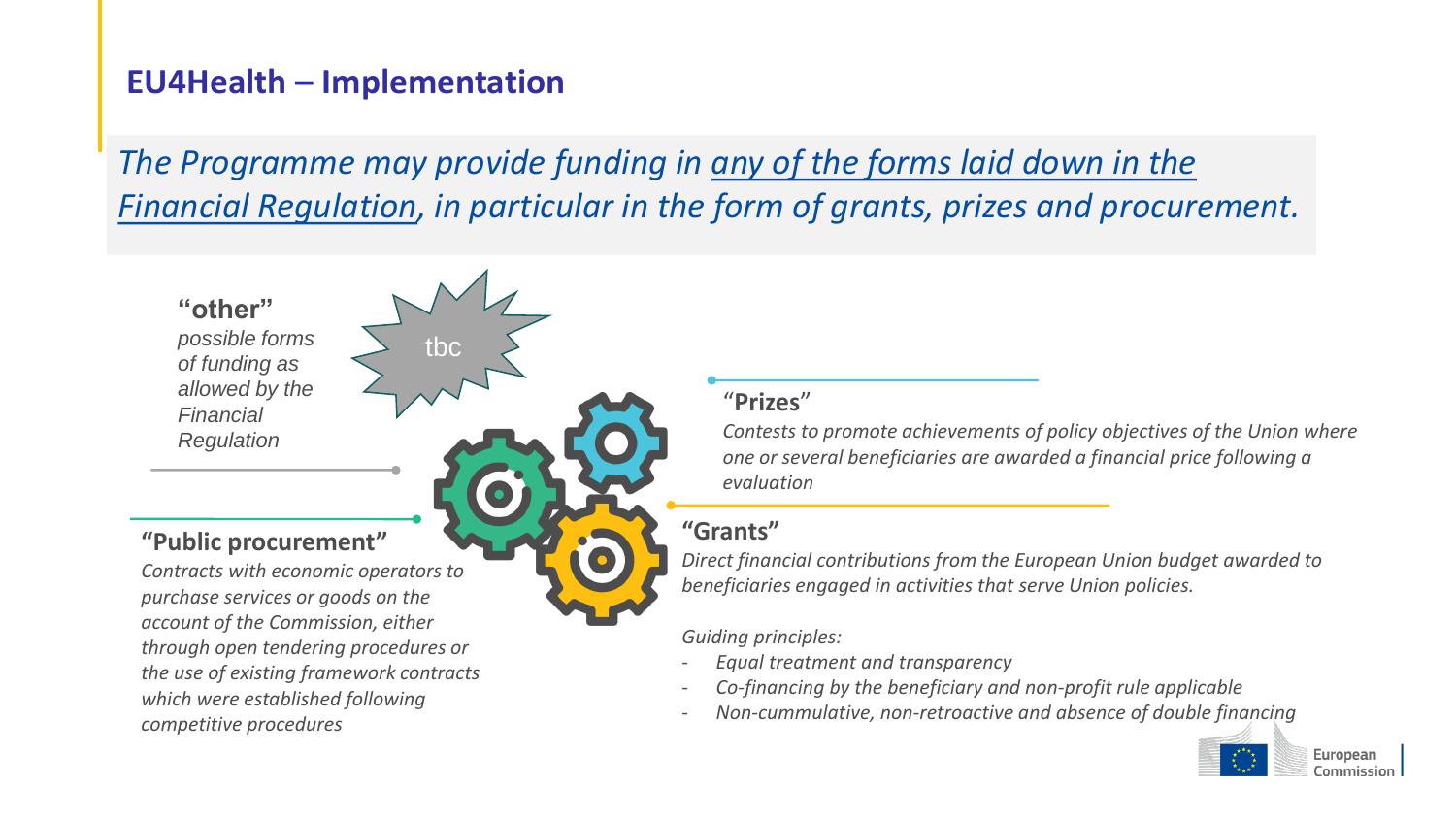#### **EU4Health – 2021 Budget allocation**

*EU4Health will be implemented by annual work programmes*

#### Overall budget 2021: approx. 311 Mio €



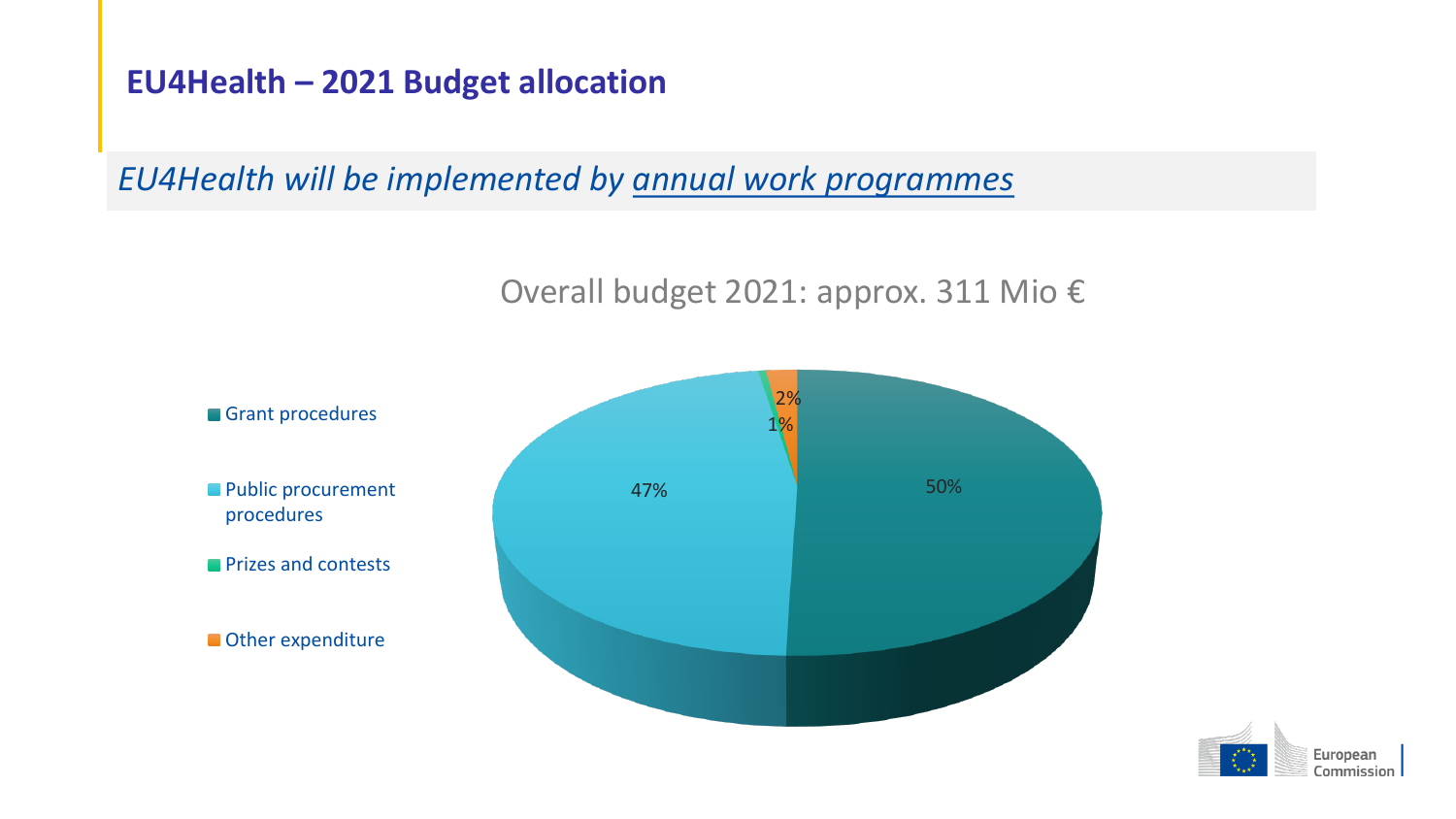#### **EU4Health - eligible entities**

Any **legal entity**  established in a **Member State** or an **overseas country or territory** linked to it and any legal entity **created under Union law**  or as an **international organisation**

Any legal entities **established in a third country** associated with the Programme or nonassociated (exception)

Any legal entity established in a third country listed in the annual work programme in accordance with the specific rules of the EU4Health Regulation



Natural persons are not eligible for tural persons are not engine<br>grants under the EU4Health Programme!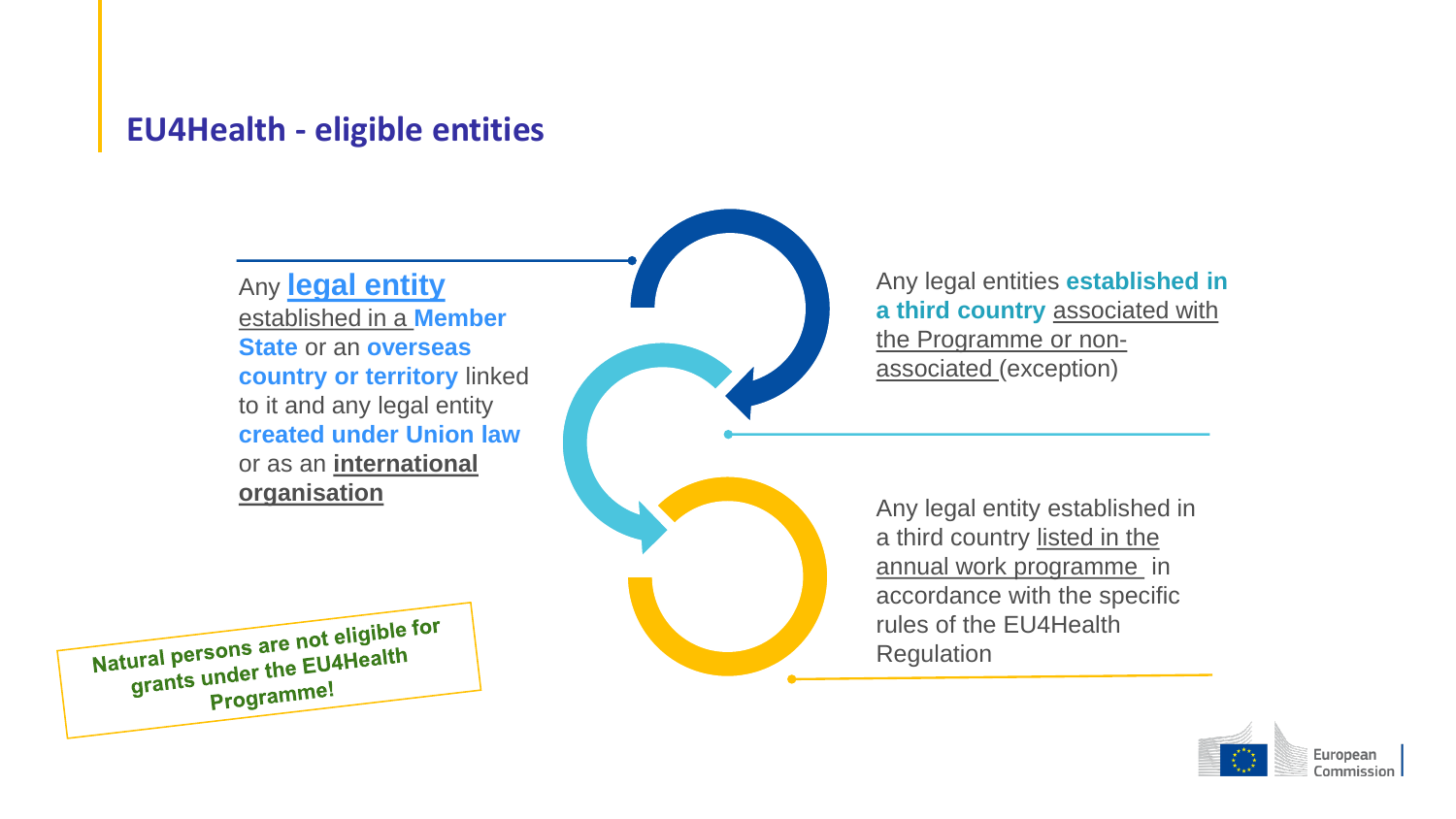#### **EU4Health – European Health and Digital Executive Agency (HaDEA)**

The **European Health and Digital Executive Agency** (HaDEA) will be responsible for the implementation of the vast majority of the EU4Health programme budget (in coordination with the Commission).



**16th February established** ; fully operational later in the year and will have a strong financial control and management structure as we already had in place for the previous health programmes.

HaDEA's ambition is to help rebuild a post-COVID-19 Europe at its heart which will be greener, more digital and more resilient for future challenges.

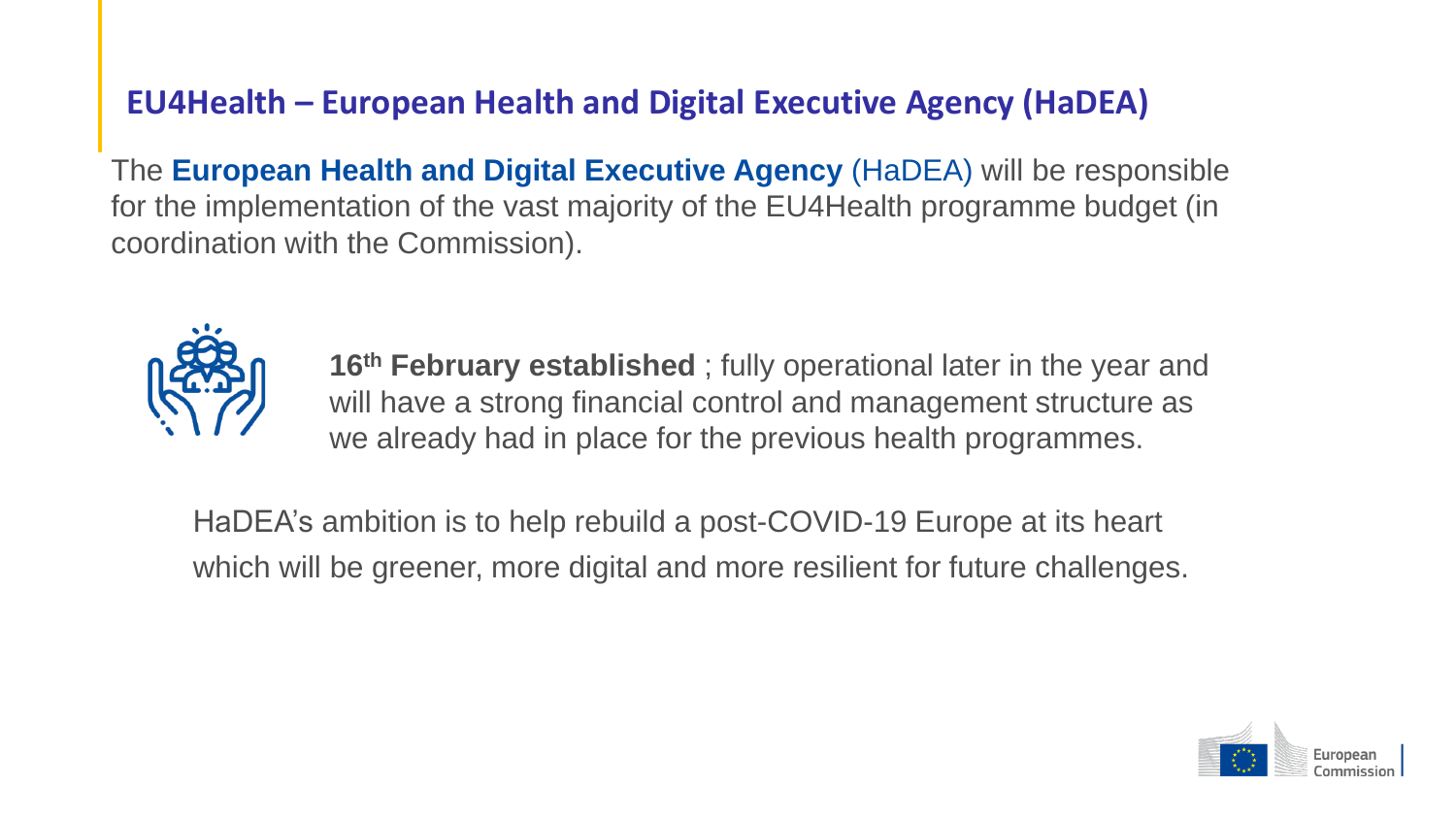# Calls for action grants

• Calls published on the EU portal on 25 June: Funding & tender opportunities/ **Single Electronic Data Interchange Area (SEDIA).**  https://ec.europa.eu/info/funding[tenders/opportunities/portal/screen/opportunities](https://ec.europa.eu/info/funding-tenders/opportunities/portal/screen/opportunities)

- Planned opening date: 29 July 2021
- Deadline date: 5 September 2021 17:00:00 Brussels time

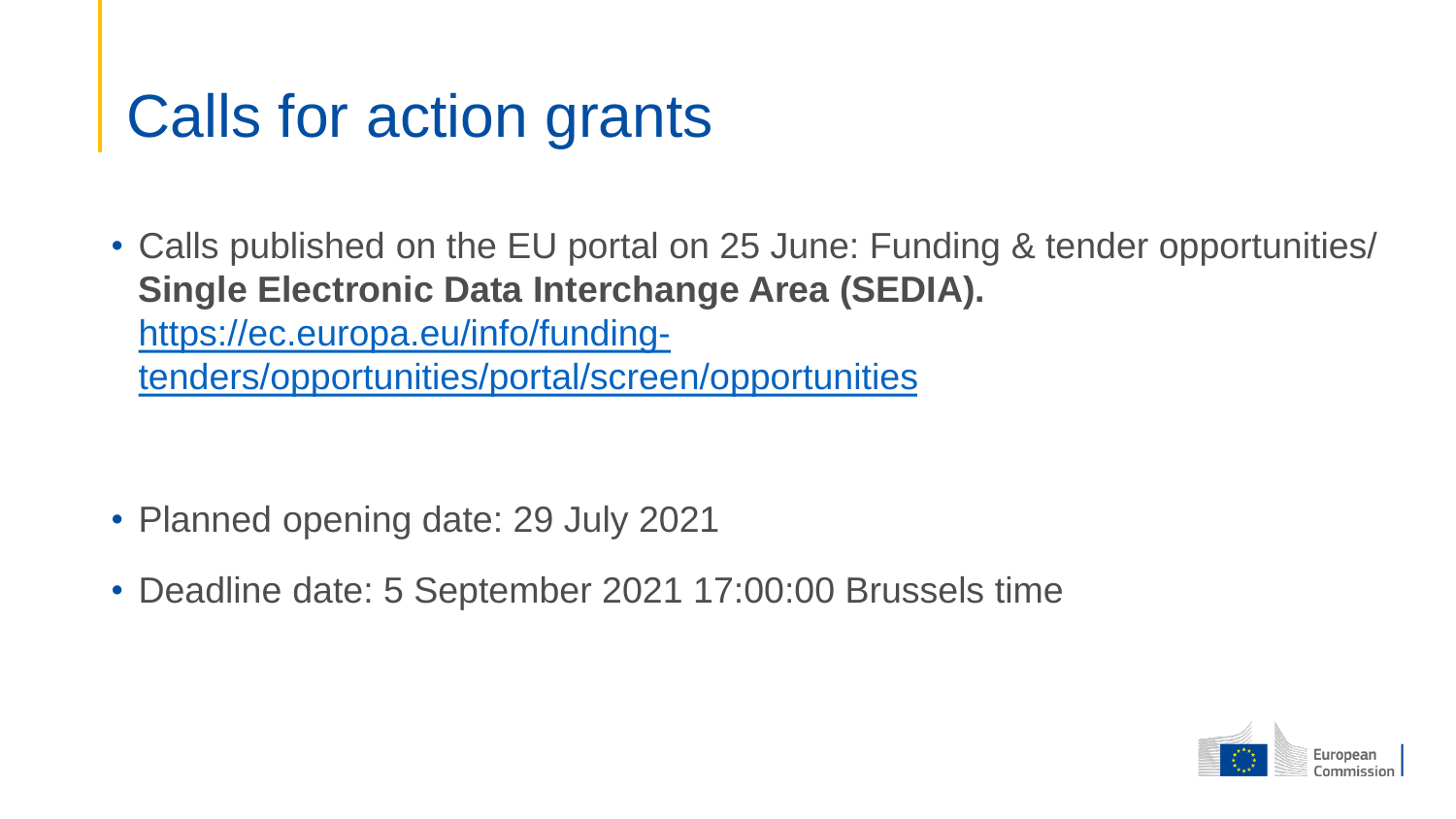# Five Calls for action grants

- 1. Action grants on substances of human origin (SoHo) Increase resilience, ensure continuity of supply and access to safe and high quality therapies, in particular in times of crisis
- 2. Action grants for a project on the quality and safety of radiation technology in diagnosis and treatment of cancer
- 3. Action grants on collection tasks in relation to updating the European Cancer Information System to monitor and assess cancer screening programmes
- 4. Action grants for inter-speciality cancer training programme
- 5. Action grants for the EU Network of Youth Cancer Survivors

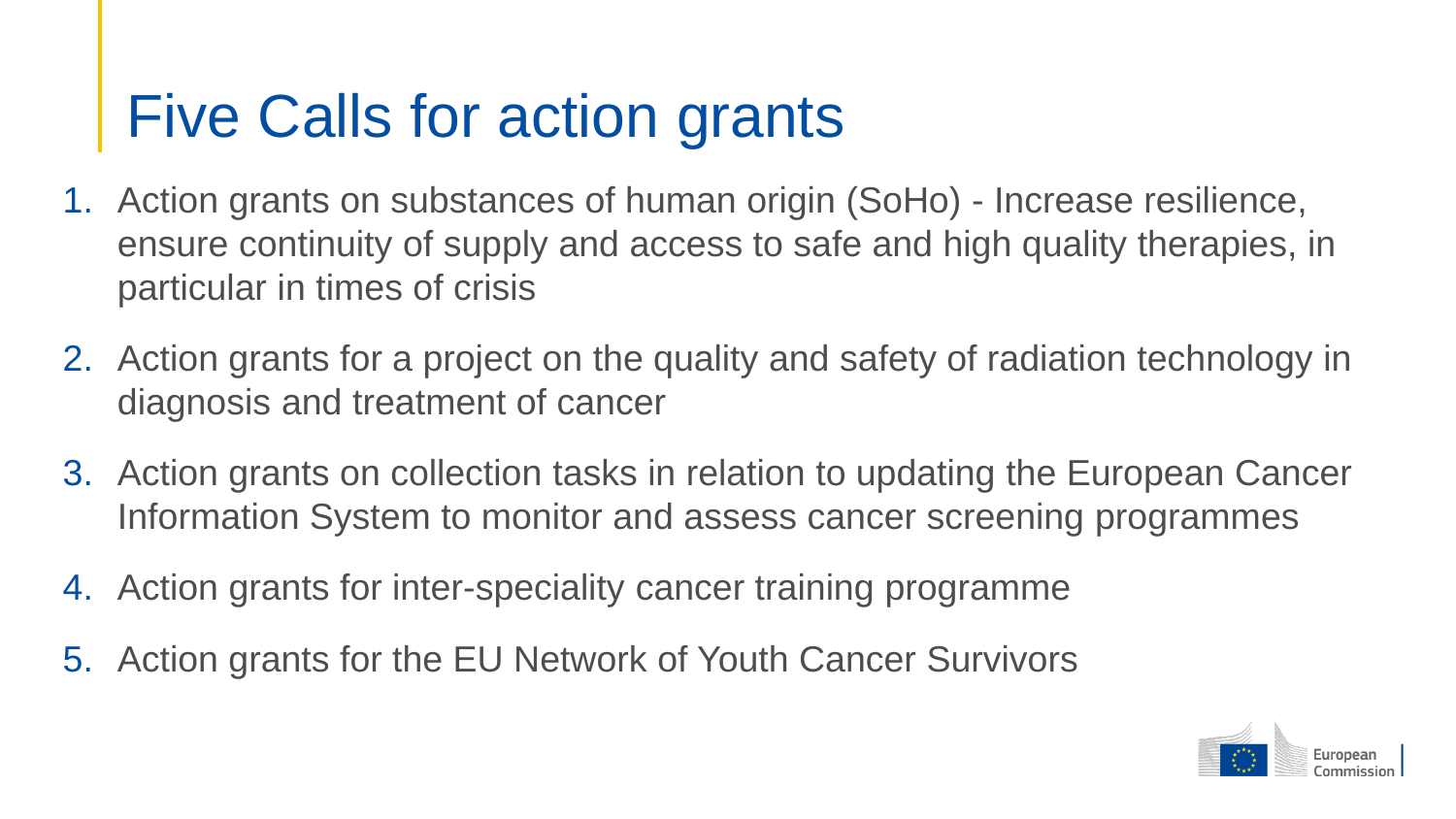# **Other Grants**

• Joint actions:

for the first wave: nominations will open on 1 July and close on 31 August.

for the second wave: nominations will open on 20 September and close on 29 October.

• The direct grants to international organisations are on the pipeline